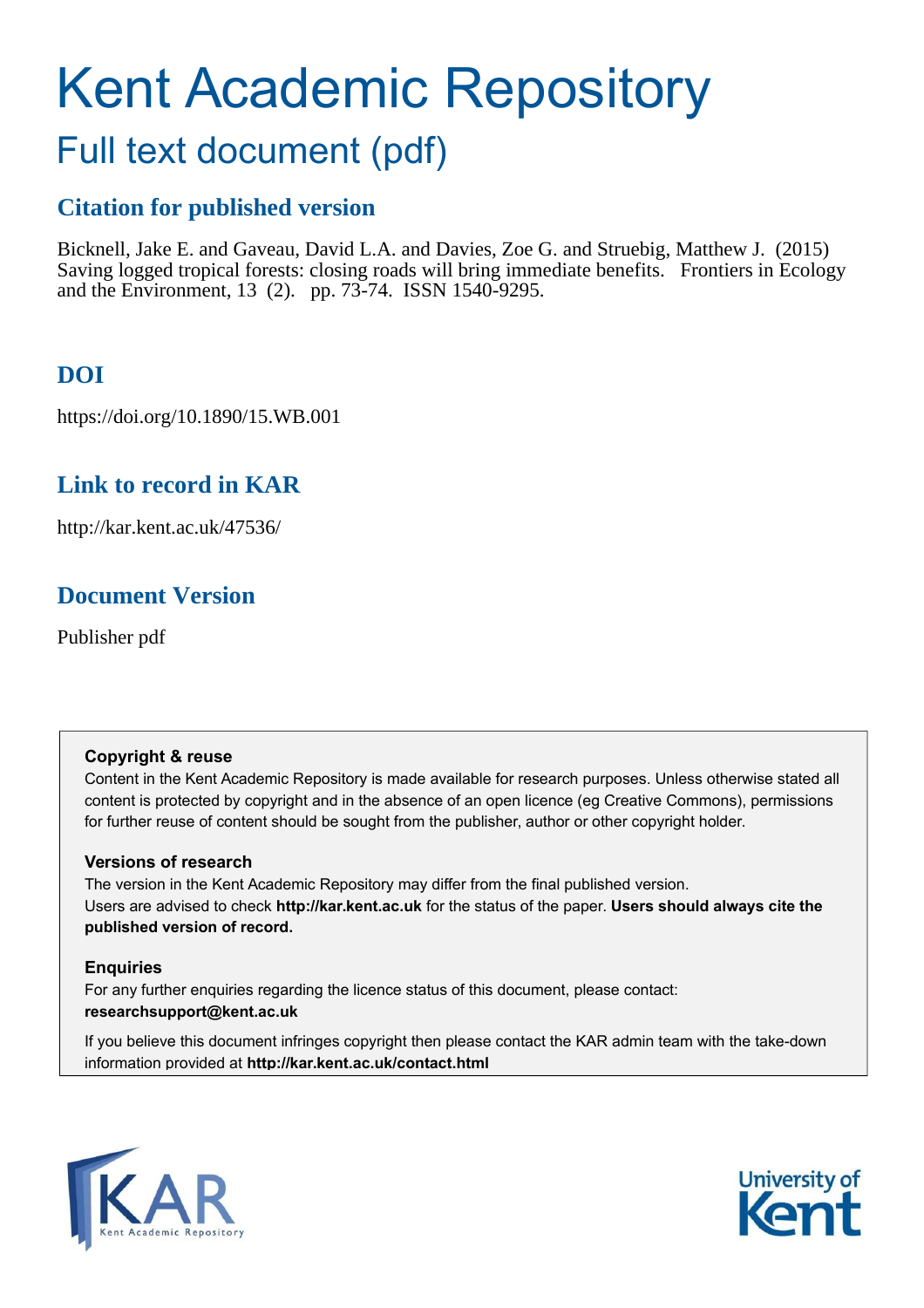

## **Saving logged tropical forests: closing roads will bring immediate benefits**

**Peer-reviewed letter**

There is growing recognition that selectively logged tropical forests retain high conservation value (Gibson *et al*. 2011). In their editorial, Laurance and Edwards (*Front Ecol Environ* 2014; **12[3]**: 147) drew attention to the vulnerability of forests after logging and proposed several highly pertinent strategies to minimize subsequent biodiversity loss. One of these – the closure of logging roads – warrants closer scrutiny. To date this has been under-acknowledged in the context of selectively logged forests, but this single action could pay immediate dividends to tropical biodiversity. By way of illustration, we show that from 2000 to 2012 in Kalimantan, Indonesian Borneo, forest loss was nearly twice as high in areas where logging roads (built before the year 2000) were present than in areas where such roads were absent (Figure 1a).

Across tropical forests, authorities grant logging concessions to companies for the harvest of timber via selective logging. During the lease period, corporations are responsible for the management of their concessions, and other land uses (eg agriculture) should typically be prohibited or heavily restricted under the lease agreement. For companies invested in the longterm fate of the timber through their involvement in forest certification schemes, road closure after harvesting is recommended in order to maintain forest cover (FSC 2010). Indeed, we find that forest loss across Kalimantan was higher in uncertified concessions as compared with those that were certified (Figure 1b).

Across Kalimantan, 25% of the land allocated for timber production in 2000 later had its status changed for conversion to industrial plantation (Gaveau *et al*. 2013). This most frequently happens under the "cut and



*Figure 1. Percent forest loss (mean*  $\pm$  *standard error) in 10-km*  $\times$  *10-km grid cells from 2000 to 2012: (a) where primary logging roads pre-2000 were present (red) or absent (green) and (b) in certified (green) and uncertified (orange) logging concessions. Inset photograph in (a) depicts a typical primary logging road through Borneo's timber production forests. Maps show primary logging roads pre-2000, forest loss between 2000 and 2012, and certified and uncertified logging concessions in Kalimantan. Concession data were acquired from the Ministry of Forestry of Indonesia. We measured forest loss using high-resolution global maps of 21st-century forest-cover change (Hansen* et al*. 2013). Primary logging roads were mapped through the use of LANDSAT images classified in Gaveau* et al*. (2014); we excluded secondary logging roads that infrequently open the canopy. Primary roads are typically unsurfaced and are designed for heavy machinery used to extract and transport timber. To account for image misclassification or possible forest regeneration, we first removed small patches of unforested land from the analysis using the generalization tool in ArcGIS. Strictly protected areas were excluded from the analysis and, to account for access provided by* **10**<br> *rigging 1. Present Absent Longting road pre-2000 <i>Longting rigging road pre-2000 Longting rigging road pre-2000* **<b>***Longting rigging road pre-2000 Longting road pre-2000 Com 2000 to 2012: (a)* 

run" scenario emphasized by Laurance and Edwards, whereby logging concessions are abandoned after harvest and, consequently, face exploitation through illegal timber extraction, agriculture, and mining: all of which are facilitated by the logging roads (Wilkie *et al*. 2000; Laurance *et al*. 2001; Meijaard *et al*. 2005). In such instances, logging estates are classified as "degraded", greatly increasing the likelihood of the land being re-allocated for conversion.

Logging concessions therefore follow one of two broad trajectories: timber companies either (1) ensuring high production for the next harvest through responsible management and restricted access or (2) doing little to protect the forest due to lack of incentives, resulting in eventual land-use change. Under these two scenarios, biodiversity follows much the same fate as the forest (Figure 2; Edwards *et al*. 2014).

Spatial determinants of tropical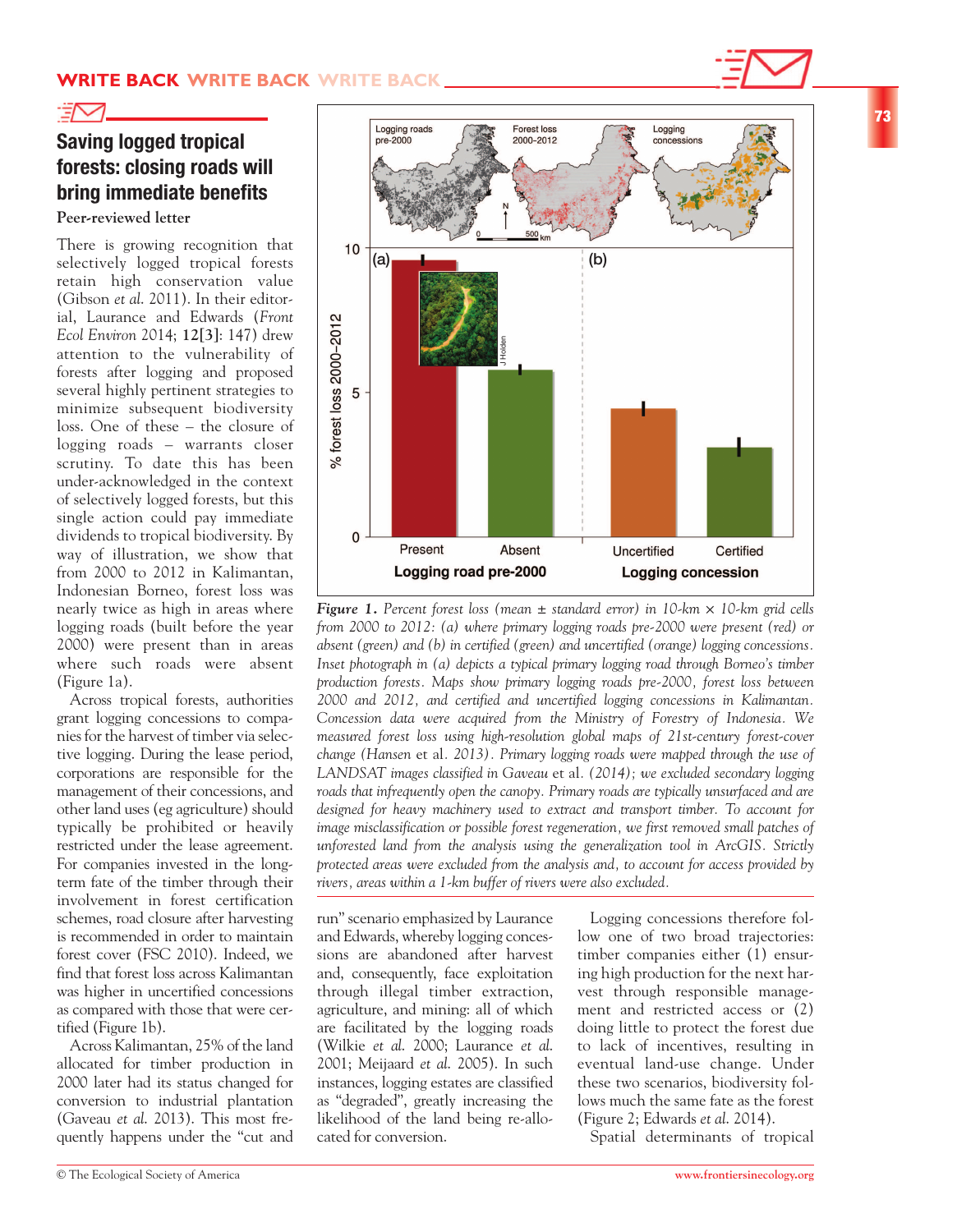

*Figure 2. The consequences for biodiversity of two logging concession scenarios: (top) forests that are unmanaged with unrestricted access and (bottom) forests that are managed, including access restriction.*

deforestation include roads and linear transport routes (eg rivers, train lines), in addition to factors associated with accessibility (eg slope, topography, distance to settlements) and the suitability of the land for conversion to alternative uses (Laurance *et al*. 2002; Gaveau *et al*. 2009). While the relationship between deforestation, logging roads, and certification highlighted here could thus potentially be confounded by several additional variables, roads into tropical forests are a well-known precursor to much more high-impact forms of disturbance. For example, in the Brazilian Amazon, 95% of deforestation occurs within 5 km of roads (Barber *et al*. 2014).

Given that more than 4 million  $\mathrm{km}^2$  of the world's tropical forests are officially designated for future timber production, it has never been more critical to consider the fate of logged forests and the biodiversity value they hold. Road closure between harvests is fundamental and can be easily and inexpensively achieved by deconstructing bridges and installing physical barriers (Applegate *et al*. 2004). However, ensuring that roads stay closed requires investment, monitoring, and enforcement to discourage illegal behavior. To provide incentives for the logging industry, forestry authorities should lease concessions over multiple cutting cycles; thus, more responsibility is placed on companies – even those that do not seek certification – to safeguard future timber stocks. The ability of forestry authorities to achieve these moderate changes to management

and regulations may be constrained by local contexts, and could even require governments to sanction timber corporations that do not adequately protect forest cover in their concessions. In many forests, closing roads is an important step in protecting timber stocks; consequently, this action could make a vital contribution to the protection of not only the long-term sustainability of forestry but also the biodiversity within managed tropical landscapes.

#### **Jake E Bicknell1\*, David LA Gaveau<sup>2</sup> , Zoe G Davies<sup>1</sup> , and Matthew J Struebig<sup>1</sup>**

*<sup>1</sup>Durrell Institute of Conservation and Ecology (DICE), School of Anthropology and Conservation, University of Kent, Canterbury, UK*

*\* (J.E.Bicknell-57@kent.ac.uk); <sup>2</sup>Center for International Forestry Research (CIFOR), Bogor, Indonesia*

- Applegate G, Putz FE, and Snook LK. 2004. Who pays for and who benefits from improved timber harvesting practices in the tropics? Lessons learned and information gaps. Bogor, Indonesia: CIFOR.
- Barber CP, Cochrane MA, Souza Jr CM, and Laurance WF. 2014. Roads, deforestation, and the mitigating effect of protected areas in the Amazon. *Biol Conserv* **177**: 203–09.
- Edwards DP, Tobias JA, Sheil D, *et al*. 2014. Maintaining ecosystem function and services in logged tropical forests. *Trends Ecol Evol* **29**: 511–20.
- FSC (Forest Stewardship Council). 2010. FSC Forest Stewardship Standards: structure, content and suggested indicators. FSC-GUI-60-004 (V1-0) EN.
- Gaveau DLA, Wich S, Epting J, *et al*. 2009. The future of forests and orangutans (*Pongo abelii*) in Sumatra: predicting impacts of oil palm plantations, road construction, and mechanisms for reducing carbon emissions from defor-

estation. *Environ Res Lett* **4**: 034013.

- Gaveau DLA, Kshatriya M, Sheil D, *et al*. 2013. Reconciling forest conservation and logging in Indonesian Borneo. *PLoS ONE* **8**: e69887.
- Gaveau DLA, Sloan S, Molidena E, *et al*. 2014. Four decades of forest persistence, clearance and logging on Borneo. *PLoS ONE* **9**: e101654.
- Gibson L, Lee TM, Koh LP, *et al*. 2011. Primary forests are irreplaceable for sustaining tropical biodiversity. *Nature* **478**: 378–81.
- Hansen MC, Potapov PV, Moore R, *et al*. 2013. High-resolution global maps of 21st-century forest cover change. *Science* **342**: 850–53.
- Laurance WF, Cochrane MA, Bergen S, *et al*. 2001. The future of the Brazilian Amazon. *Science* **291**: 438–39.
- Laurance WF, Albernaz AKM, Schroth G, *et al*. 2002. Predictors of deforestation in the Brazilian Amazon. *J Biogeogr* **29**: 737–48.
- Meijaard E, Sheil D, Nasi R, *et al*. 2005. Life after logging: reconciling wildlife conservation and production forestry in Indonesian Borneo. Jakarta, Indonesia: CIFOR.
- Wilkie D, Shaw E, Rotberg F, *et al*. 2000. Roads, development, and conservation in the Congo Basin. *Conserv Biol* **14**: 1614–22.

**doi:10.1890/15.WB.001**



### **Barriers to adding UAVs to the ecologist's toolbox**

#### **Peer-reviewed letter**

The emergence of autonomous unmanned aerial vehicle (UAV) technology has sparked excitement among ecologists. UAVs hold great potential for providing advancements in aerial imagery (Shahbazi *et al*. 2014), species distribution and abundance surveys (Vermeulen *et al*. 2013), and large-scale conservation efforts (Koh and Wich 2012; Mulero-Pázmány *et al*. 2014). UAVs can collect novel data rapidly, inexpensively, and with high frequency. The rate that these possibilities can be realized is directly related to overcoming barriers to implementing UAV-driven research.

Anderson and Gaston (*Front Ecol Environ* 2013; **11[3]**: 138–46) provided a commendable review of the available hardware and many of the potential applications of UAVs in ecological research. As ecologists